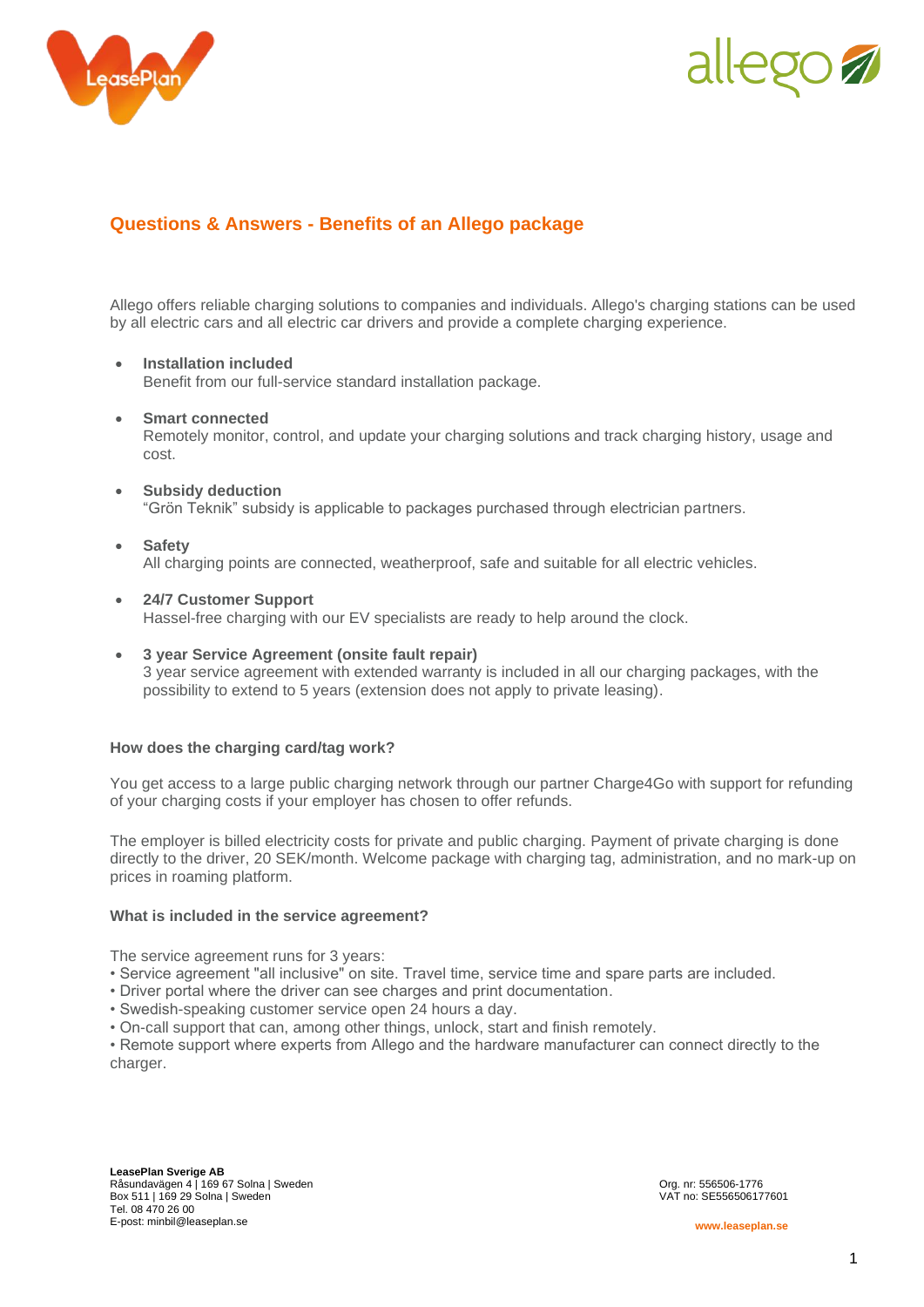



- Possibility to get help adjusting settings remotely, e.g. setting down or turning up the power on the charger.
- Sim card connection fee is included.
- Automatic software update via the modem.

• Pro-line RFID meter: User management that enables easy administration between corporate miles and private miles with refund

#### Add-on

• Extension up to five years subject to monthly payment.

#### **What can I expect during an installation?**

The installation of a home charger starts at the fuse box. The home charger is installed on a separate group in the fuse box. You do not need to free a separate group in the fuse box, we do this during installation if necessary. The steps are as follows:

- 1. Check the fuse box and upgrade if necessary.
- 2. Deliver and place the power cable from the fuse box to the place of the home charger.
- 3. Place the charger on the wall and connect the cable.
- 4. Verification if the charger is connected to the underlying system.

#### **What is included in the installation package?**

Included in the installation package 'Standard'.

- Installation, wiring and connection according to reconciliation with end customer.
- Driving 50 km (round trip).

• Advice based on the end customer's conditions via telephone, as well as access to information in the Allego portal.

- Assessment of which group the connection is best done on based on instantaneous load.
- Preparation / examination of existing electrical installation (No site visits for this part) .
- Examination of the conditions for wiring and mounting etc. (Not site visits).
- 2 holes in the wall, not hard concrete.
- Pulling cable, 10 meters, along wall.
- Mounting the charging box on the wall.
- Connection of the charging box.
- Allego SAT Recording/reporting.
- Test of the functionality of the charging station.
- Implementation of self-inspection after installation.
- Check that the charging box is connected to the back-end system (applies to connected charging box)
- Review of the installation with the End Customer.
- Marking of the system according to industry regulations.

• Target for delivery time 20 weekdays free weekdays from ordering i.e. approved quote by the competent party.

#### **Prerequisites for a standard installation**

During the installation steps, you will be prompted to answer several questions. Based on the answers, it is determined whether your installation is a standard installation or a custom one.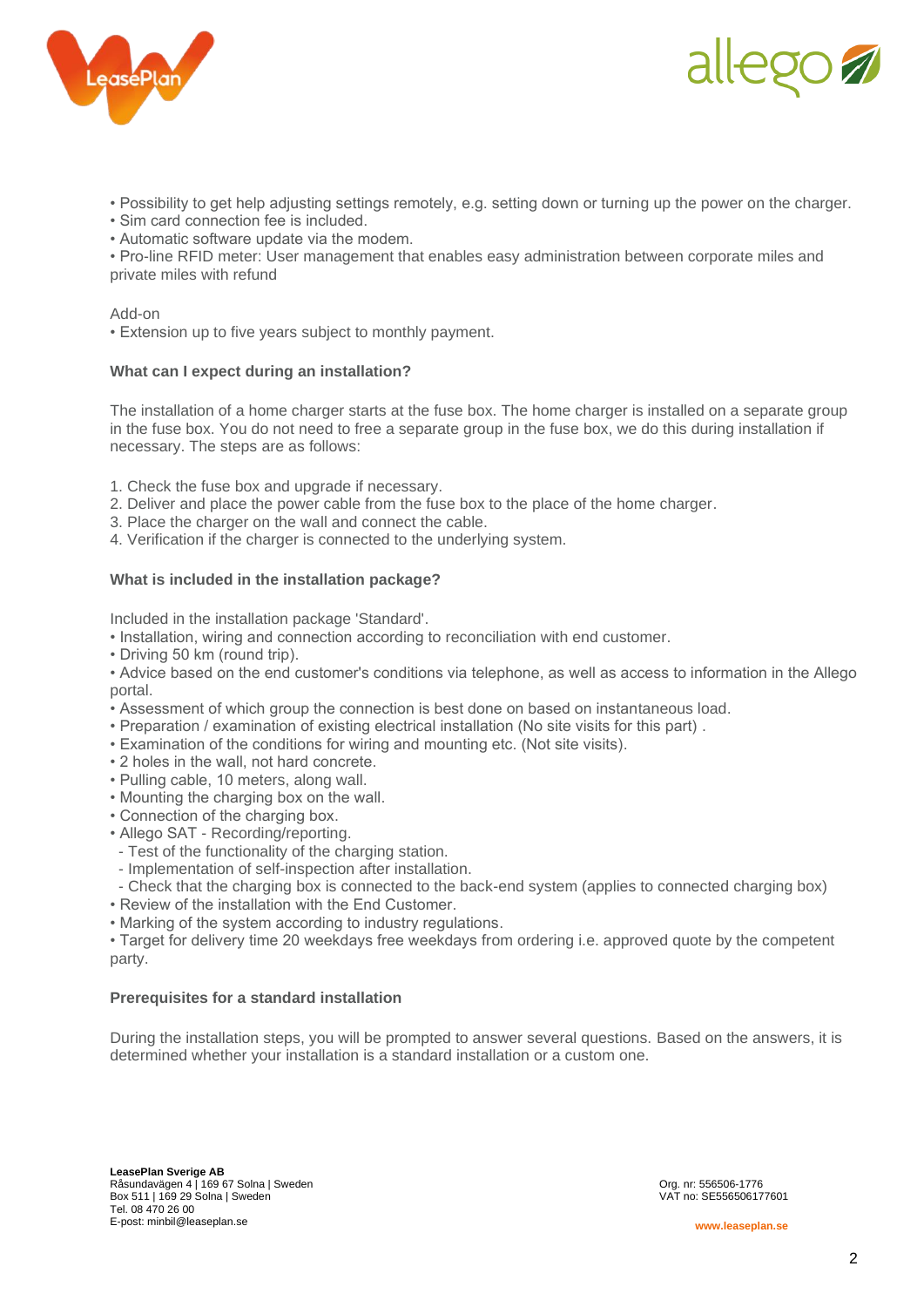



Prerequisites for standard installation:

- Vacancy in central
- 20 A main fuse
- Approved electrical installation
- Unpainted facade
- No digging work

The following things lead to a custom installation and can therefore incur additional costs:

• The location you selected for your home charger is owned by a housing association or someone other than you (the EV driver).

- The meter cabinet was installed before 1990 and lacks RCD switches
- The expected delivery of your electric vehicle is within a week. This requires us to give you a priority status
- The required cable distance from the charging point to the fuse box is more than 10 meters
- You have selected crawl space, this increases the work requirements during installation
- Ground work required

# **If my installation is not standard?**

Custom installations can incur additional costs. Once the Home Charger configuration is complete, we will make sure the request is analyzed. After that, we will inform you of the exact quote for additional work in the case of a custom installation and (non-) approval of the costs. In any case (standard or custom), when the cost is not accepted in the final quote, we cancel the order and inform you.

# **Charging & Power Supply**

# **What can I choose for electric car charger?**

Today we offer two different chargers:

#### **Eve Single S-Line**

- Charges up to 22 kW on three phases with SIM cards for online services. Fixed cable 5 or 7.5 meters is included. Cannot be used with a refund from the employer of costs for electricity consumption.

#### **Eve Single Pro-line**

Charges up to 22 kW on three phases with SIM cards for online services. - RFID reader for access management. Fixed cable 5 or 7.5 meters included.

# **Choice of load balancing? Two options.**

This assumes that you have a smart electricity meter and that the P1 port is activated. All meters will be replaced in Sweden by 2025. If yours is not replaced, it is good to prepare for the exchange by selecting this option.

Price: 2,500 SEK (before VAT and possibly subsidy)

Load balancing with installation of energy meters on incoming line in connection with the installation of a charging box.This assumes that there is a free space in the electrical substation and that it is max 10 meters to the electrical substation.

Price: 6,061 SEK (before VAT and possible subsidy)

**LeasePlan Sverige AB** Råsundavägen 4 | 169 67 Solna | Sweden Org. nr: 556506-1776<br>1990 - Box 511 | 169 29 Solna | Sweden Org. nr: 556506177601 Box 511 | 169 29 Solna | Sweden Tel. 08 470 26 00 E-post: minbil@leaseplan.se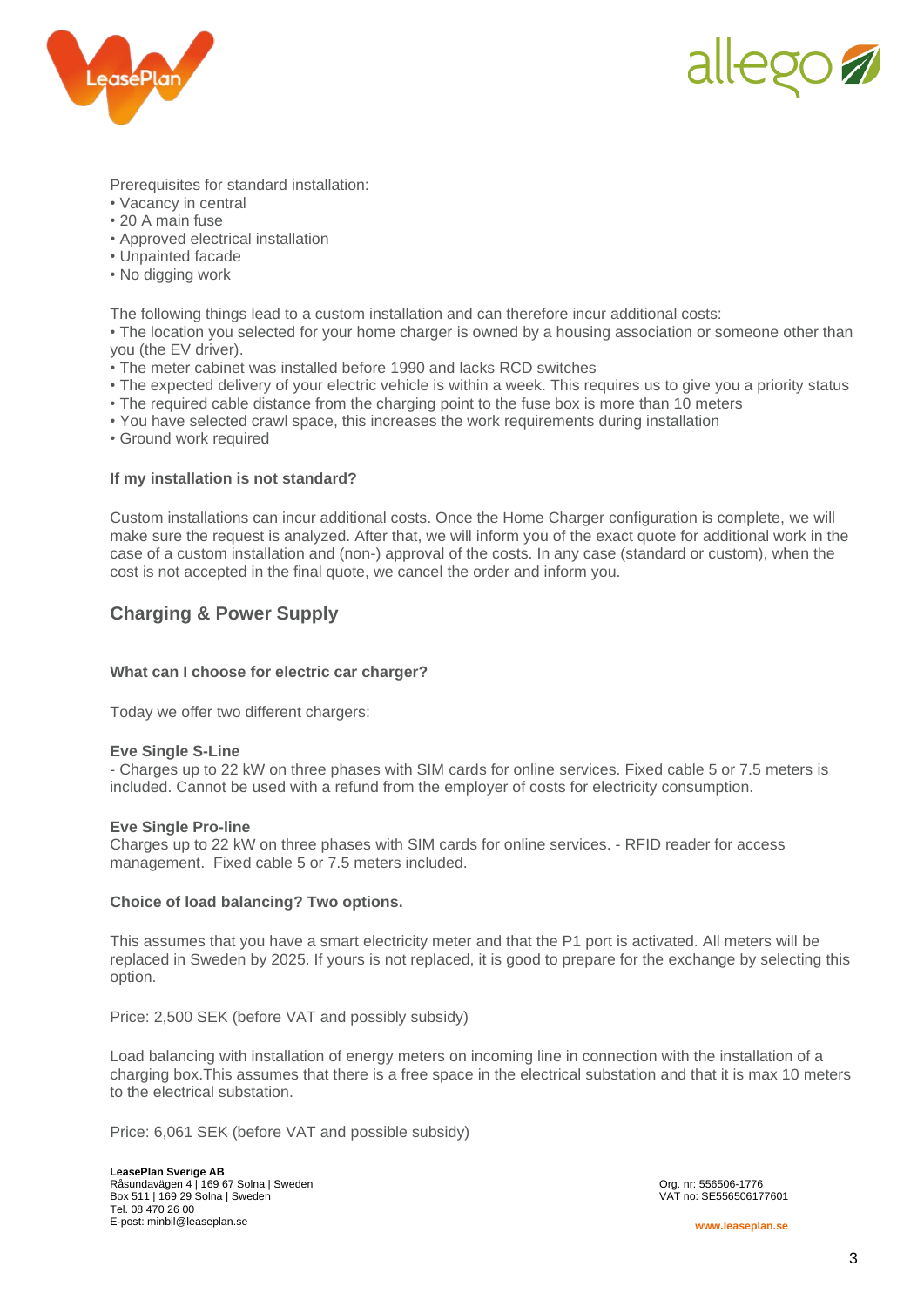



### **Why do we have three-phase installation by default?**

Today we only offer three-phase installation as it makes the electric car charger more future-proof. The charging speed of electric cars is measured in kilowatts (kW). Most private homes have three-phase current, which means that the maximum charging power is up to 22 kW. However, it is possible to set down the charging power when installing or later per distance to reduce the load on the property's electricity grid. Many cars also provide an opportunity to time-set charging during the nighttime to make more optimal use of the mains connection and take advantage of low-load tariffs.

#### **How fast can I charge?**

The standard solution for home charging is the Alfen Eve, which has a charging capacity of 3.7 kW, 7 kW or 22 kW, depending on the available electricity supply and available phases. The charging time depends on the power level of the electric car charger and the vehicle's charging system. Example: with 22 kW electric car charger, a vehicle with an equally powerful fast charging system can receive just under 22 kWh in one hour; this is enough for 120 km of driving with a consumption of 18 kWh/100 km.

| <b>Capacity</b> | <b>230V</b> | 400V    | Charging time (20kW) 1-phase | Charging time (20kW) 3-phase |
|-----------------|-------------|---------|------------------------------|------------------------------|
| 13 A            | 3.0 kW      | 9.0 kW  | $63/4$ hours                 | $21/4$ hours                 |
| <b>16A</b>      | 3.7 kW      | 11.0 kW | $5.3/4$ hours                | $1.3/4$ hours                |
| 20A             | 4.6 kW      | 13.8 kW | $41/2$ hours                 | $13/4$ hours                 |
| 32A             | 7.4 kW      | 22.0 kW | 2 3/4 hours                  | 1 hour                       |
| 63A             | 14.5 kW     | 43.5 kW | 1 $1/2$ hours                | 3/4 hour                     |

# **Energy consumption during inactivity**

The home charger consumes a small amount of energy when not in use. This results in costs between  $\epsilon$ 10,and €15,- per year that cannot be refunded.

#### **Public or private parking space?**

To ensure a hassle-free installation process, it is important that the owner of the parking lot agrees that installation work for a home charger is taking place. If you do not own the parking space, you must obtain approval for the installation of your home charger on site.

#### **Can I choose a post-mounted model instead of a standard wall-mounted model?**

In some exceptional cases, you can choose a post-mounted model. This is only possible if you have no possibility to install a wall-placed model. In this case, contact your employer and LeasePlan. A post-mounted model usually leads to large additional costs compared to a wall-mounted model as well as a longer delivery time.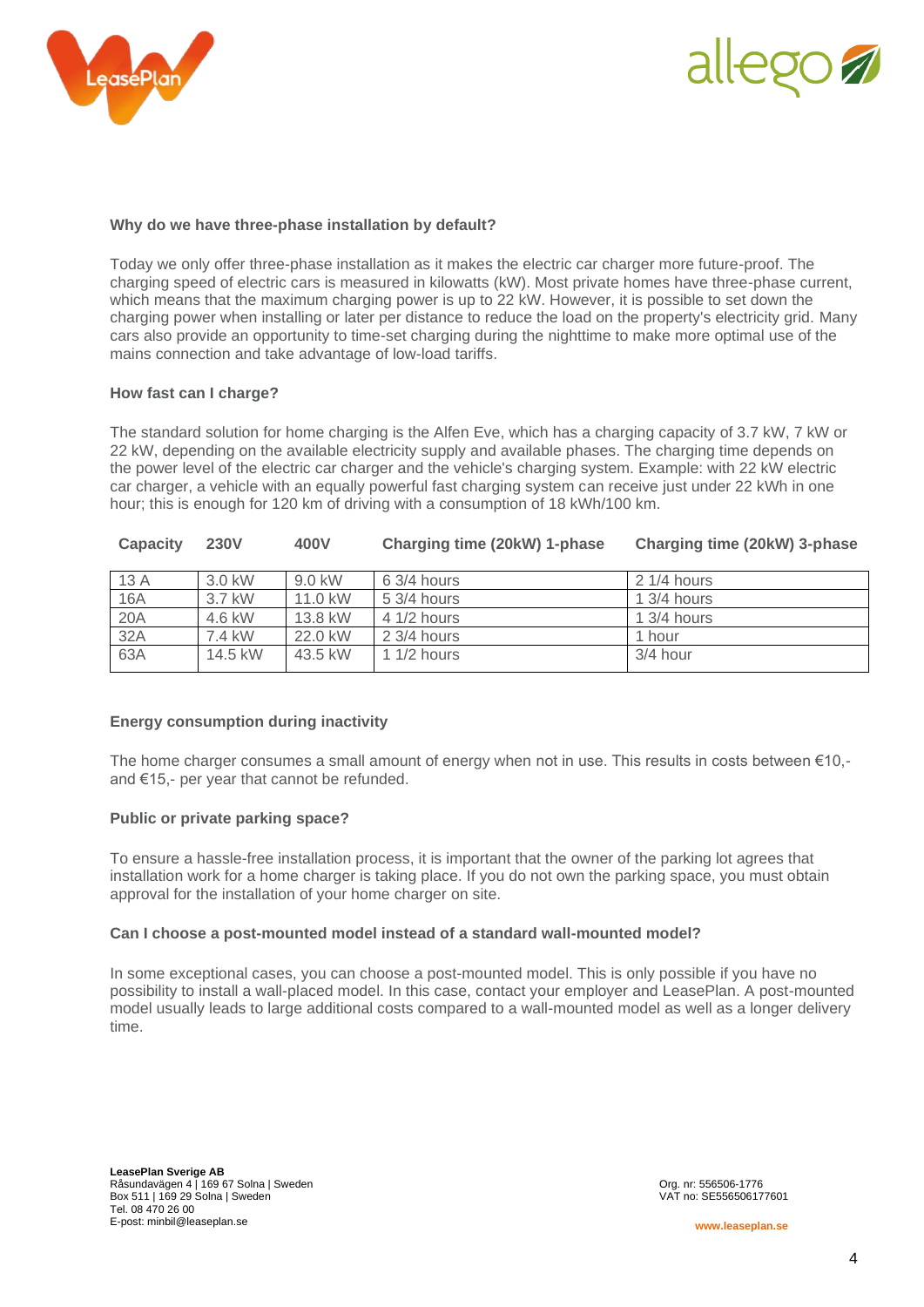



# **Installation prerequisites**

# **Routing: Does the installer need to be in a crawl space to be able to pull the network cable?**

Please inform us if you think the cable needs to be pulled through a crawl space. This is important information for the installer. You can do this by clicking yes on the related steps in the configuration process. Crawl space means the space under the floor plan, which can be accessed, for example, via a hatch in the floor. The space often has a low ceiling height, which means that you need to crawl.

#### **Does my power grid at home have sufficient capacity for an electric car charger?**

A home charger usually requires a much higher energy consumption than most other household appliances. The amount of available electricity capacity varies per household. Depending on the electrical equipment already in use and the power of the EV charger, you may need more capacity than available. In such a situation, the first solution is to strengthen the main connection. A second solution would be to cap the default charging speed. A third way is to time the charging via the car and charge during low load time e.g. the night. This is a setup that can be done in many cars. This is the simplest form of so-called load balancing. But load balancing can be done in a smarter way via our options for load balancing, see above.

#### **Groundwork: How do I assess the amount of groundwork needed?**

You will be prompted to specify the calculated groundwork required. This refers to the total length of groundwork (not the depth of the soil).

The amount of groundwork required is calculated in straight (not diagonal) lines from the outer wall up to the location of the charging station. Please see the example below for an accurate calculation with straight lines. Straight lines are needed due to regulations on wiring in the ground. Up to 0.5 meters of ground work (length or depth) is included in the standard installation. Ground work over 0.5 meters is qualified as a custom installation and may incur additional costs. When calculating the amount of groundwork needed, please make sure that you also think about the parts of your plot that must not be touched (e.g. garden or lady).

When calculating the cable length, it is important to also add about one meter at each end for pulling into electric car chargers and into electrical cabinets.



**LeasePlan Sverige AB** Råsundavägen 4 | 169 67 Solna | Sweden Org. nr: 556506-1776<br>1990 - Box 511 | 169 29 Solna | Sweden Org. nr: 556506177601 Box 511 | 169 29 Solna | Sweden Tel. 08 470 26 00 E-post: minbil@leaseplan.se

**www.leaseplan.se**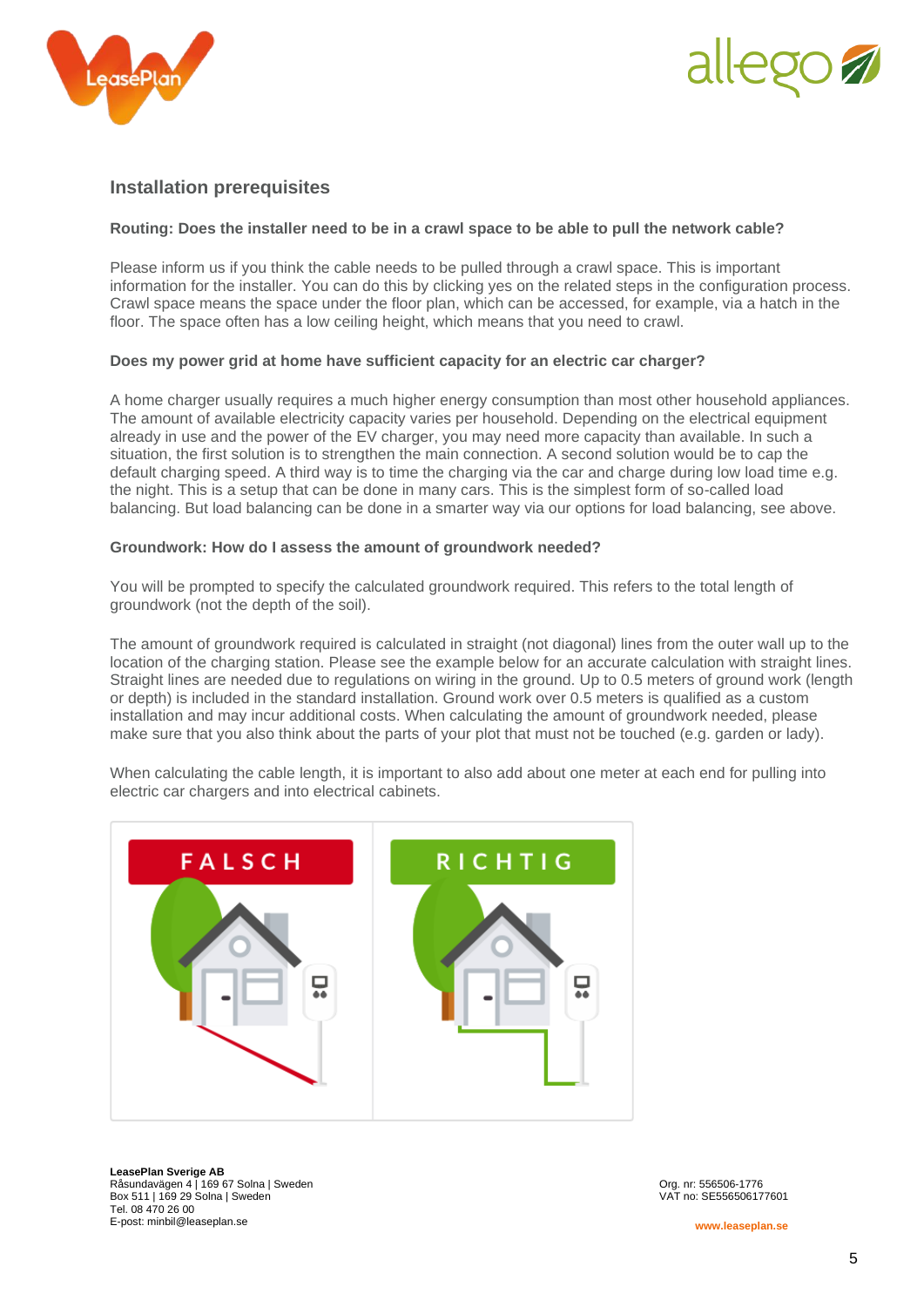



#### **Wiring: How is the cable distance between the fuse box and the location of the electric car charger measured?**

Similar to the measurement of required groundwork, it is necessary to calculate the routing distance of the cables in straight lines (see FoS – Groundwork). This applies to the distance in meters from the fuse box to the charging point location. Up to 10 meters is considered a standard installation. More than 10 meters of cables make the installation a custom installation. When calculating the length, do not forget to add a meter at each end to allow connection to the electric car charger and electrical cabinet.

# **Refund**

#### **Can I get compensation for my home chargers energy costs?**

If you get a home charger installed by your employer, we will ensure that your employer is billed for all the electricity you use to charge your car. LeasePlan will automatically refund you for the energy the charging station consumes. Each month, energy consumption is calculated by multiplying the amount of energy consumed for charging (in kWh) by the price per kWh you specified here (refund fee). The monthly cost is automatically transferred to the (IBAN) account number that you have entered.

# **What should I specify as a refund fee?**

You must enter a price per kWh including transfer fees and taxes. Check your latest electricity bill to get a sense of what is reasonable. There is a maximum price that your employer decides. Usually, 1.80 or 2 SEK as max.

You do not need to fill out a refund fee if your employer does not have an agreement on this with LeasePlan.

# **Where can I find the IBAN number?**

The IBAN number can be found at your bank. Enter the banking app or through your computer to the list of your accounts. Tap account information.

# **Other**

#### **Can I bring my electric car charger when I move?**

Yes, it is possible to move electric car chargers. Please note that this will result in removal costs and (re)installation costs at the new site. These costs should be weighed against the increase in the value of your old home if you leave the charging point there.

#### **I have completed the configuration of the home charger installation. What can I expect?**

We will check your request if it involves a standard installation or custom installation and request approval. In the case of a standard installation, we will contact you within 5 working days to determine an installation date. In case of a custom installation, we will contact you within 10 working days to determine an installation date. If your request is not approved based on estimated installation costs, we will contact you as soon as possible to discuss further action.